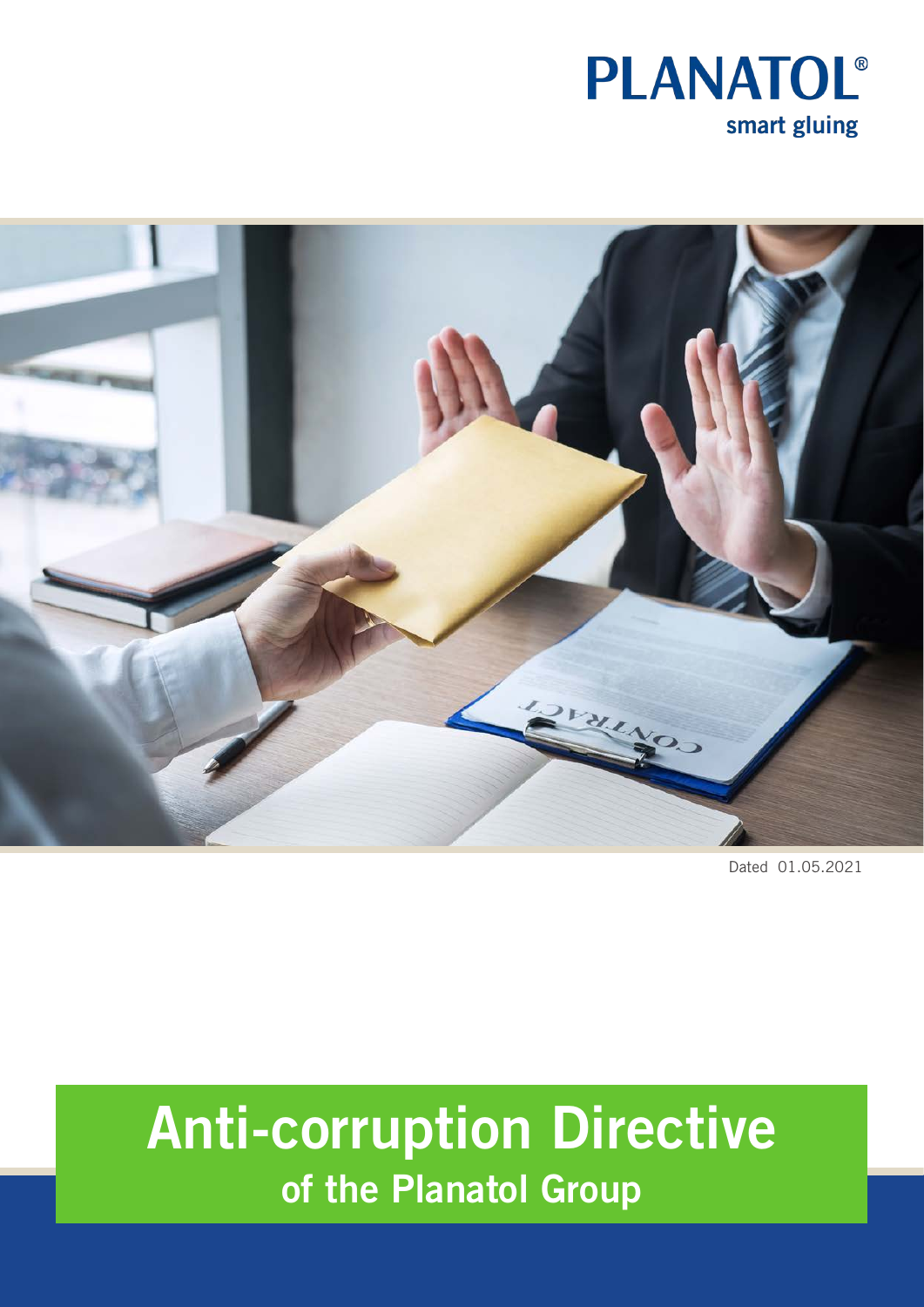# Table of Contents

| 2.             |                                                                        |  |
|----------------|------------------------------------------------------------------------|--|
| 3 <sub>1</sub> |                                                                        |  |
| 4.             | Release, implementation and updating of the anti-corruption directive3 |  |
| 5.             |                                                                        |  |
| 6.             |                                                                        |  |
| 7 <sub>1</sub> |                                                                        |  |
| 8.             |                                                                        |  |
| 9.             |                                                                        |  |
| 10.            |                                                                        |  |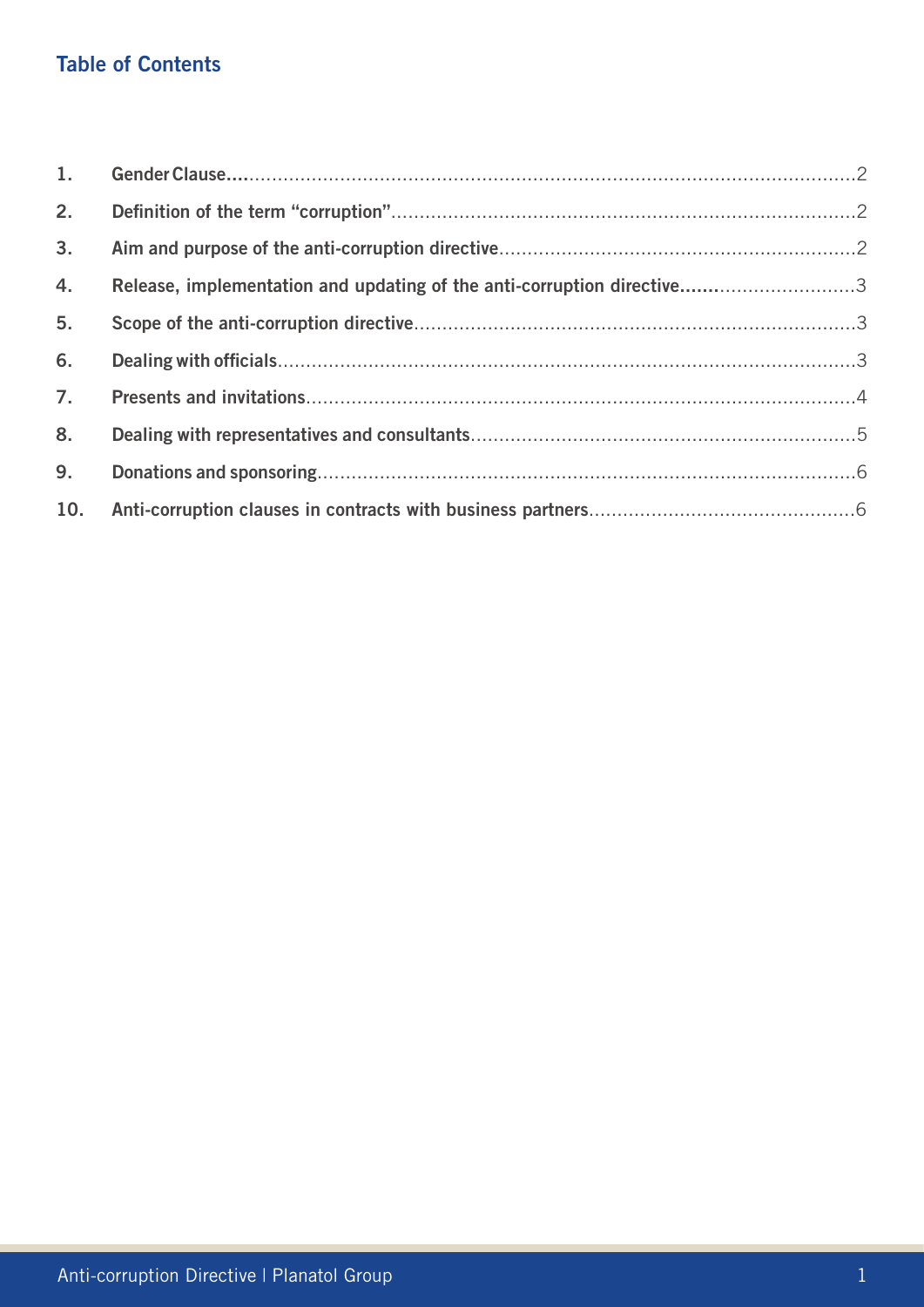#### 1. Gender Clause

For reasons of better readability, masculine pronouns will be used generically in the text below. Please note that the exclusive use of masculine pronouns should be regarded as gender-unspecific. It does not express any gender discrimination or any breach of the equality principle.

#### 2. Definition of the term "corruption"

The Planatol Group does not tolerate any form of corruption, bribery or other illegal practices.

We define bribery as offering, giving or accepting benefits (money or gifts) with the aim of the briber exerting undue influence on the decisions or behaviour of the recipient in order to gain a personal advantage or otherwise secure a business advantage.

It is not only the acceptance or granting of financial or other benefits that is considered illegal, but also offering or demanding them. Financial benefits include all forms of direct and indirect payments. Other benefits may be tangible or intangible, such as gifts, invitations, hospitality, favours, discounts, entertainment, loans, deferrals or an item of financial value, including services, transportation, other conveniences or meals (whether provided in kind, by purchasing a ticket, payment in advance or reimbursement of the expense incurred), rewards, non-market discounts or donations.

Corruption is not a trivial offence, but a criminal offence. Criminal offences involving corrupt behaviour may include fraud, embezzlement, anti-competitive agreements in tenders or money-laundering.

Violations of the prohibition of corruption can lead to considerable prison terms or fines for the employees responsible for these violations. The Planatol Group also faces considerable negative consequences such as fines and damage to its reputation. Members of the executives of the Planatol Group also face severe fines when violations of the corruption regulations are detected at the company.

#### 3. Aim and purpose of the anti-corruption directive

This anti-corruption directive sets out the concrete terms of various principles of conduct found in Chapter 7 of the "Code of Conduct of the Planatol Group". This directive is intended to sensitise all employees with regard to the dangers of corruption and at the same time provide instructions for action and assistance in preventing and combating corruption, in particular in connection with granting or accepting hospitality or gifts when conducting business. The underlying purpose is to avoid damage to the company and the Planatol Group that may be caused by actual or suspected corruption or bribery.

This directive, together with the Code of Conduct, forms the global framework for the anti-corruption programme of Planatol and stipulates the minimum standards for the Planatol Group.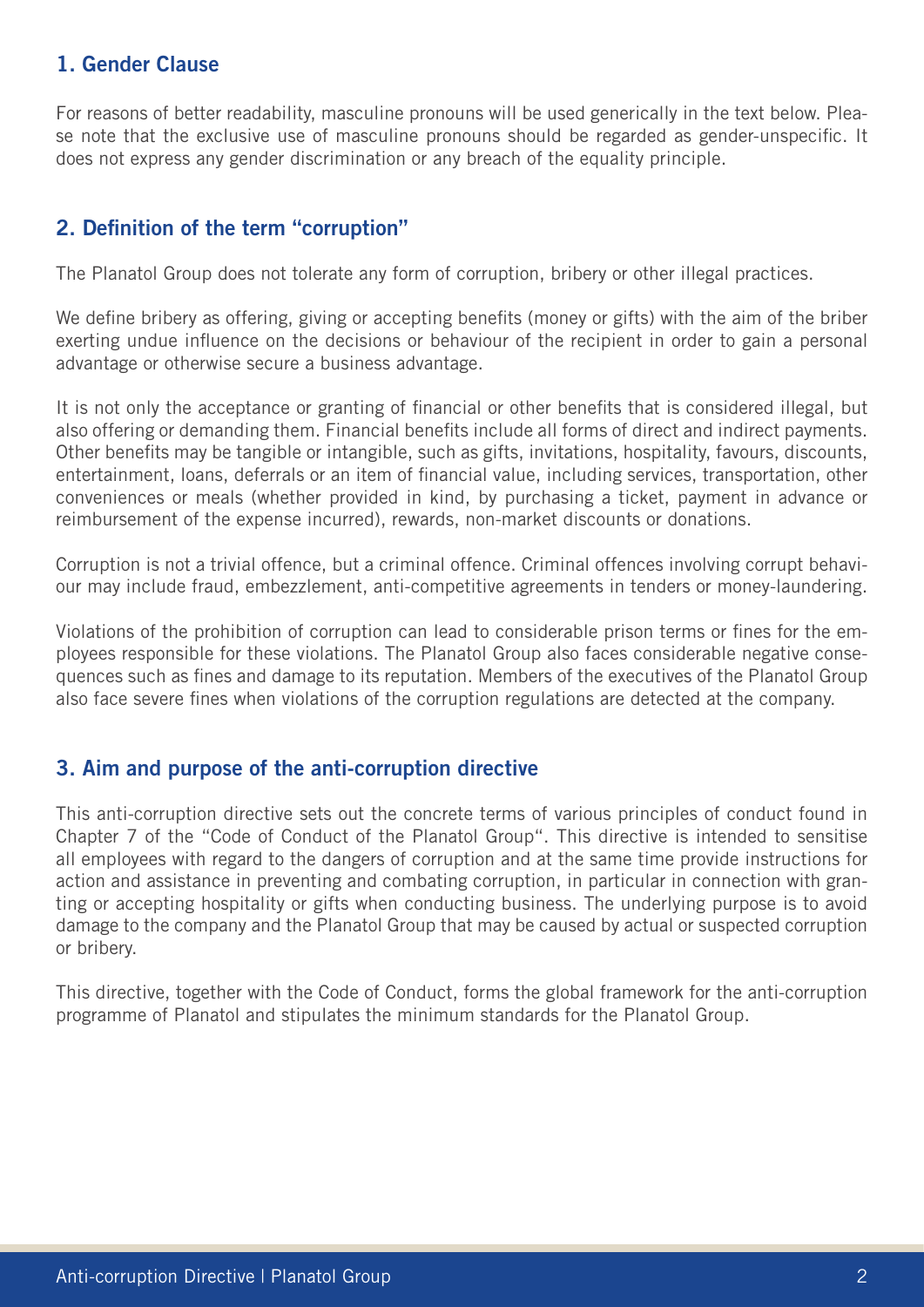Additional specific anti-corruption procedures may be stipulated at company level in local, companyspecific directives. The regulations in these directives may not contradict the minimum standards as set out in this anti-corruption directive. Any stricter local, company-specific requirements apply in addition to the minimum standards stipulated in this anti-corruption directive.

The Planatol Group is a subsidiary of the Blue Cap Group, and all directives and codices of the Planatol Group are therefore subordinate to those of Blue Cap AG, its holding company.

#### 4. Release, implementation and updating of the anti-corruption directive

The anti-corruption directive comes into force on 1 May 2021 following a decision taken by the executive of Planatol GmbH and appropriate notifications in all subsidiaries. The provisions in this directive are to be reviewed regularly, at least every two years, to ensure that they are up to date and appropriate, and redefined as required.

The executive of each company is obliged to observe and implement this directive and to ensure and monitor compliance with it within the company. It is also responsible for communicating this directive or its revisions or amendments at all employee levels of the company. The compliance officers of each company shall provide support in this regard.

## 5. Scope of the anti-corruption directive

This anti-corruption directive is binding for all companies of the Planatol Group and their employees. Each employee is bound by the anti-corruption directive and personally responsible for complying with it. This anti-corruption directive also applies to all business conducted within the Planatol Group.

This directive applies to every business transaction, to all business partners, authorities and third parties and for all operations within the Group. The regulations and measures outlined in the directive apply to both passive corruption (e.g. taking bribes) and active corruption (e.g. bribing).

"Business partner" describes the company, association or person that maintains a business relationship with a Planatol Group company or intends to establish such a relationship.

The Planatol Group will consistently initiate legal proceedings regarding transgressions against this directive and punish them adequately.

#### 6. Dealing with public officials

"Public officials" are civil servants, judges, persons holding public office (ministers, notaries, etc.) or persons performing administrative functions for a public authority.

However, in many countries the term "public official" is defined very broadly and does not only include elected and appointed officials and employees of national or international authorities; it also applies to employees of commercially active enterprises, if the enterprise is wholly or partially owned or controlled by the state. Even candidates for public office, party members and employees and their respective family members may be public officials.

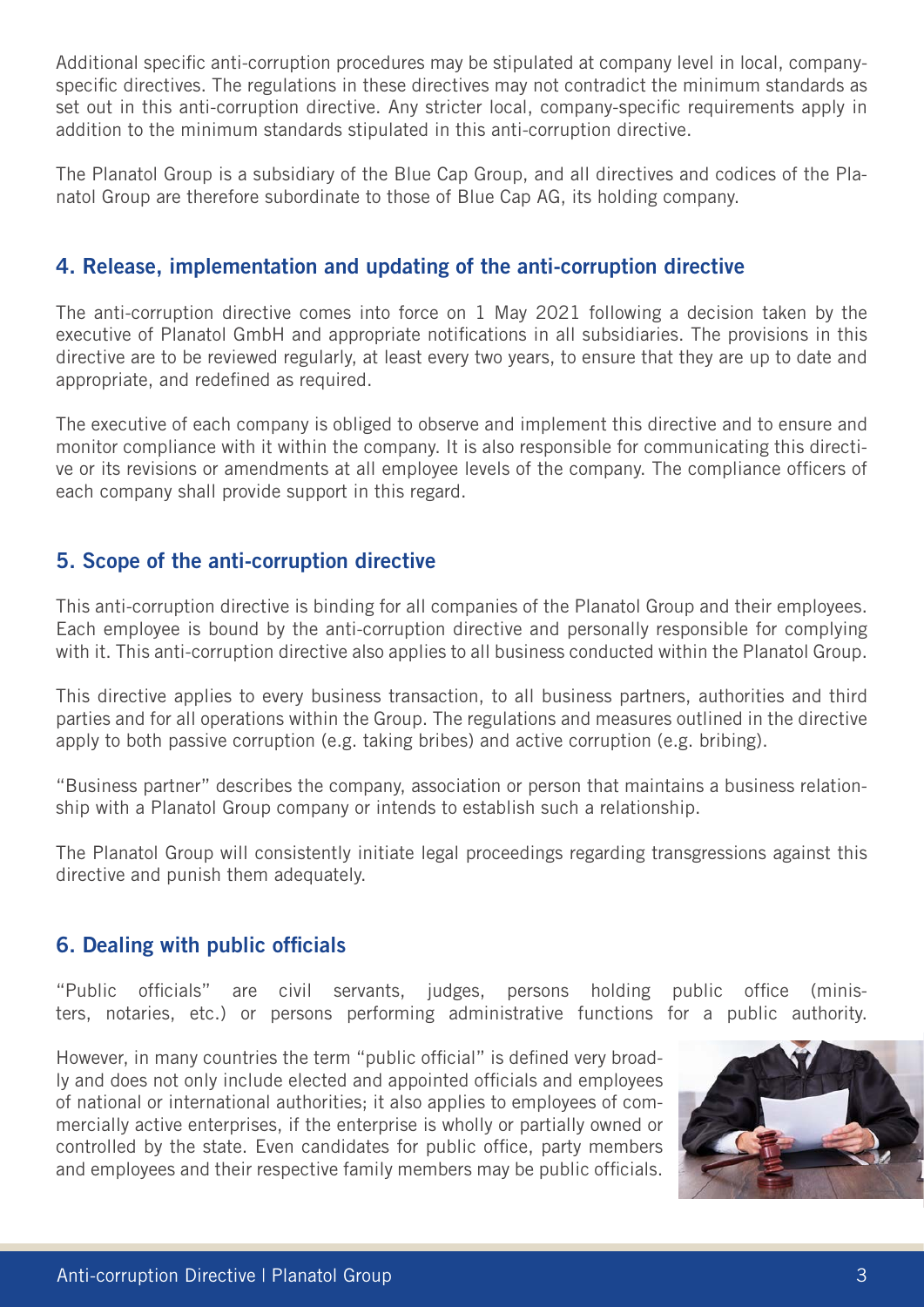Since national and international laws are stricter in dealing with public officials, benefits should be avoided as a matter of principle. The following principles must be observed in order to rule out corrupt behaviour in dealings with public officials in cases of doubt:

- Benefits to public officials may only take the form of low-value gifts that are legally unobjectionable and
- a common custom and sign of courtesy (e.g. a customary Planatol promotional gift or a bunch of flowers, depending on the occasion).
- In the event of hospitality extended to public officials, it is essential that care is taken to ensure that the hospitality is customary for the occasion.
- In the case of hospitality involving events, the public official should always be invited as a representative of the relevant public authority or according to the mandates exercised by him.

Most public institutions have their own legal and administrative regulations governing the acceptance of benefits and hospitality. It is therefore also not uncommon for the acceptance of benefits and hospitality to be refused.

If a benefit is to be offered or provided to a public official, approval by the compliance officer responsible must be obtained in advance.

If there are any doubts regarding dealings with public officials, each Planatol Group employee must first obtain written advice from his line manager or the compliance officer responsible.

## 7. Gifts and hospitality

#### Giving and promising gifts and hospitality

Gifts to business partners and hospitality extended to business partners by members of the Planatol Group are only permitted when they are:

- appropriate,
- cash-free and of low value, and
- follow local law and local customs.

If there are doubts as to whether a gift or hospitality to be granted or promised to a business partner is permitted according to the criteria mentioned above, each Planatol Group staff member intending to grant or promise such a gift or hospitality must obtain written instructions from his superior or the responsible compliance officer in advance.



#### Demanding and accepting gifts and hospitality

- Prohibition on demanding and accepting gifts and hospitality No Planatol Group staff member may demand gifts or hospitality from business partners.
- Acceptance of gifts

The acceptance of gifts from a business partner by a Planatol Group staff member is only accetable when these are:

- appropriate,
- cash-free and of low value, and
- follow local law and local customs.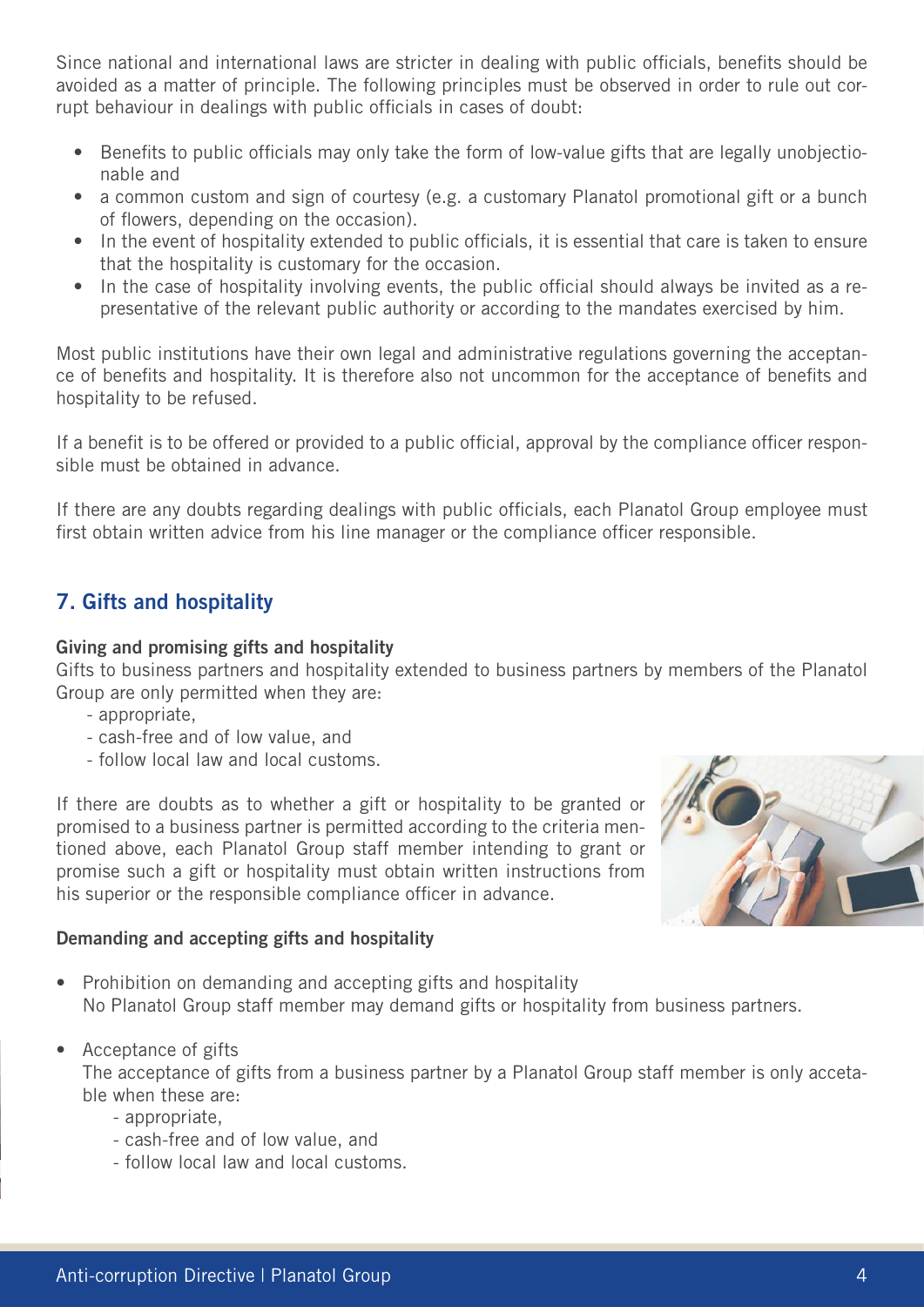If there are doubts as to whether a gift complies with the criteria mentioned above, each Planatol Group staff member who intends to accept such a gift must obtain written instructions from his superior or the responsible compliance officer in advance.

• Accepting hospitality

If a Planatol Group staff member is offered hospitality by a business partner, the staff member may only accept such hospitality if it is

- appropriate,
- cash-free and of low value, and
- follows local law and local customs.

If there are doubts as to whether hospitality complies with the criteria mentioned above, each Planatol Group staff member who intends to accept such hospitality must obtain written instructions from his superior or the responsible compliance officer in advance.

Additional and more detailed regulations are set out in the directive on benefits issued by the German Planatol companies and the directives on benefits issued by our foreign subsidiaries.

#### 8. Dealing with representatives and consultants

Business collaboration with representatives or consultants is quite common in business practice. Fees for representatives and consultants are often suspected of concealing corrupt benefits. It should be noted that, as a matter of principle, the Planatol Group is also responsible for the corrupt behaviour of a consultant or representative.

To ensure that the interests of the Planatol Group are protected as effectively as possible and that not even the impression of corrupt behaviour is created, all employees must adhere to the following principles:

- The level of remuneration for consultants, agents and intermediaries must be commensurate with the value of the service provided, the personal qualifications and the going market rate.
- A written agreement must be concluded for each type of collaboration.
- Representatives and consultants working on behalf of the Planatol Group will only be paid on presentation of appropriate proof of their activity and the time it took.
- Remuneration intended to be used to influence business partners or third parties is illegal and strictly prohibited.
- Decisions on the use and selection of consultants, agents or intermediaries are taken on the basis of a transparent procedure.
- Payments may not be made in cash.
- Representatives and consultants working on behalf of the Planatol Group must strictly comply with national laws.
- The duration of employment of consultants shall be limited in time and is subject to regular review.

In summary, all of the above criteria are to be observed by each employee when dealing with representatives or consultants. Each consultant or representative should also be made aware of the principles